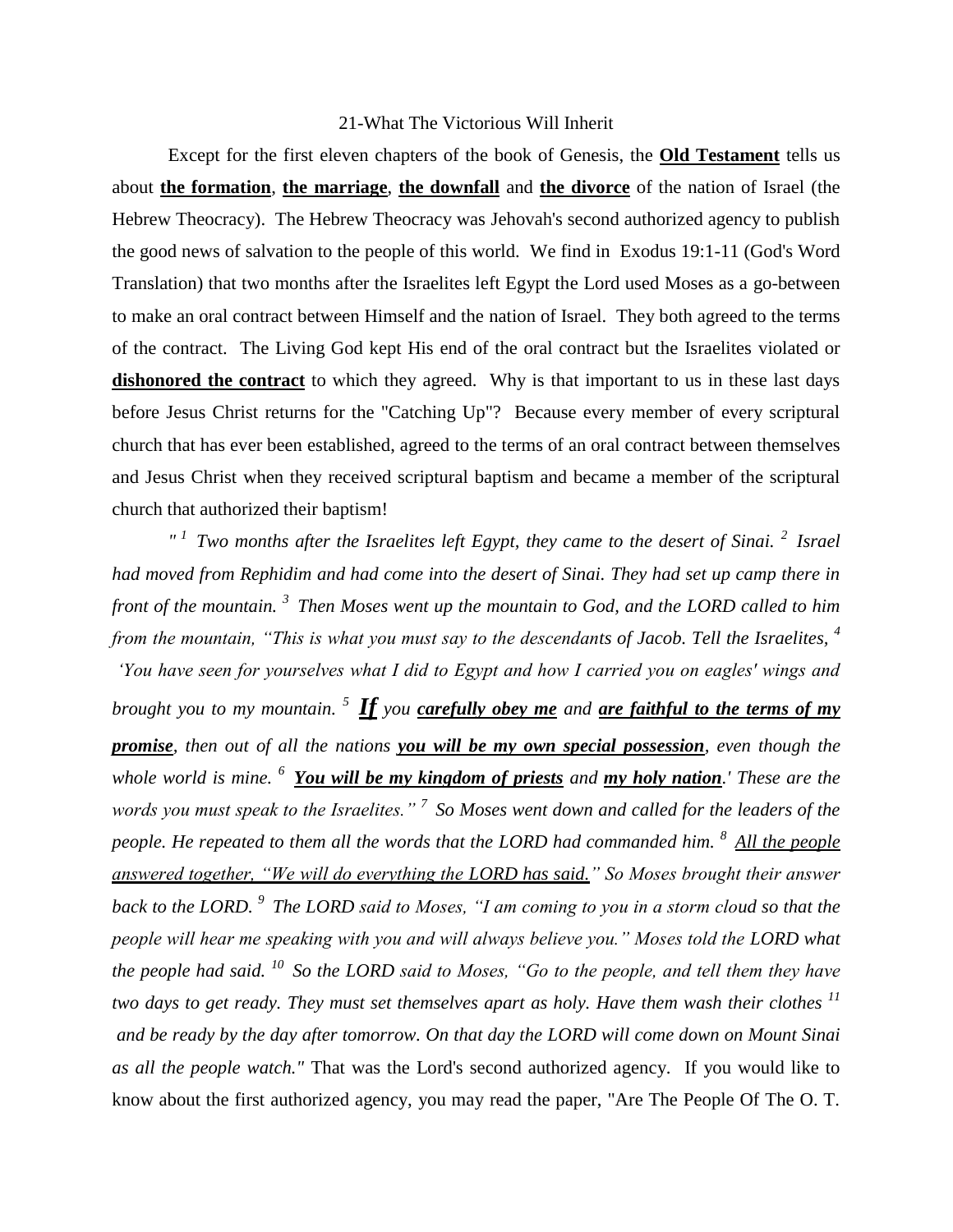Saved", on our website, [http://www.bayourouge.net.](http://www.bayourouge.net/) Because the nation of Israel continued to violate or **dishonor the contract** to which they agreed, the Lord finally had to declare the contract null and void. .

*Hosea 1:2-11 (King James Version)- " <sup>2</sup>The beginning of the word of the LORD by Hosea. And the LORD said to Hosea, Go, take unto thee a wife of whoredoms and children of whoredoms: for the land hath committed great whoredom, departing from the LORD. <sup>3</sup>So he went and took Gomer the daughter of Diblaim; which conceived, and bare him a son.* <sup>4</sup> And the *LORD said unto him, Call his name Jezreel* **(God will sow or scatter or disperse)***; for yet a little while, and I will avenge the blood of Jezreel upon the house of Jehu, and will cause to cease the kingdom of the house of Israel. <sup>5</sup>And it shall come to pass at that day, that I will break the bow of Israel in the valley of Jezreel. <sup>6</sup>And she conceived again, and bare a daughter. And God said unto him, Call her name Loruhamah* **(I will have mercy and compassion no more)***: for I will no more have mercy upon the house of Israel; but I will utterly take them away. <sup>7</sup>But I will have mercy upon the house of Judah, and will save them by the LORD their God, and will not save them by bow, nor by sword, nor by battle, by horses, nor by horsemen. <sup>8</sup>Now when she had weaned Loruhamah, she conceived, and bare a son. <sup>9</sup>Then said God, Call his name Loammi* **(Not my people)***: for ye are not my people, and I will not be your God. <sup>10</sup>Yet the number of the children of Israel shall be as the sand of the sea, which cannot be measured nor numbered; and it shall come to pass, that in the place where it was said unto them, Ye are not my people, there it shall be said unto them, Ye are the sons of the living God. <sup>11</sup>Then shall the children of Judah and the children of Israel be gathered together, and appoint themselves one head, and they shall come up out of the land: for great shall be the day of Jezreel."*

*Hosea 4:6 (King James Version)-" <sup>6</sup>My people are destroyed for lack of knowledge: because thou hast rejected knowledge, I will also reject thee, that thou shalt be no priest to me: seeing thou hast forgotten the law of thy God, I will also forget thy children."*

*Hosea 5:15 (King James Version)-" <sup>15</sup>I will go and return to my place, till they acknowledge their offence, and seek my face: in their affliction they will seek me early."*

*Hosea 9:15 (King James Version)-" <sup>15</sup>All their wickedness is in Gilgal: for there I hated them: for the wickedness of their doings I will drive them out of mine house, I will love them no more: all their princes are revolters."*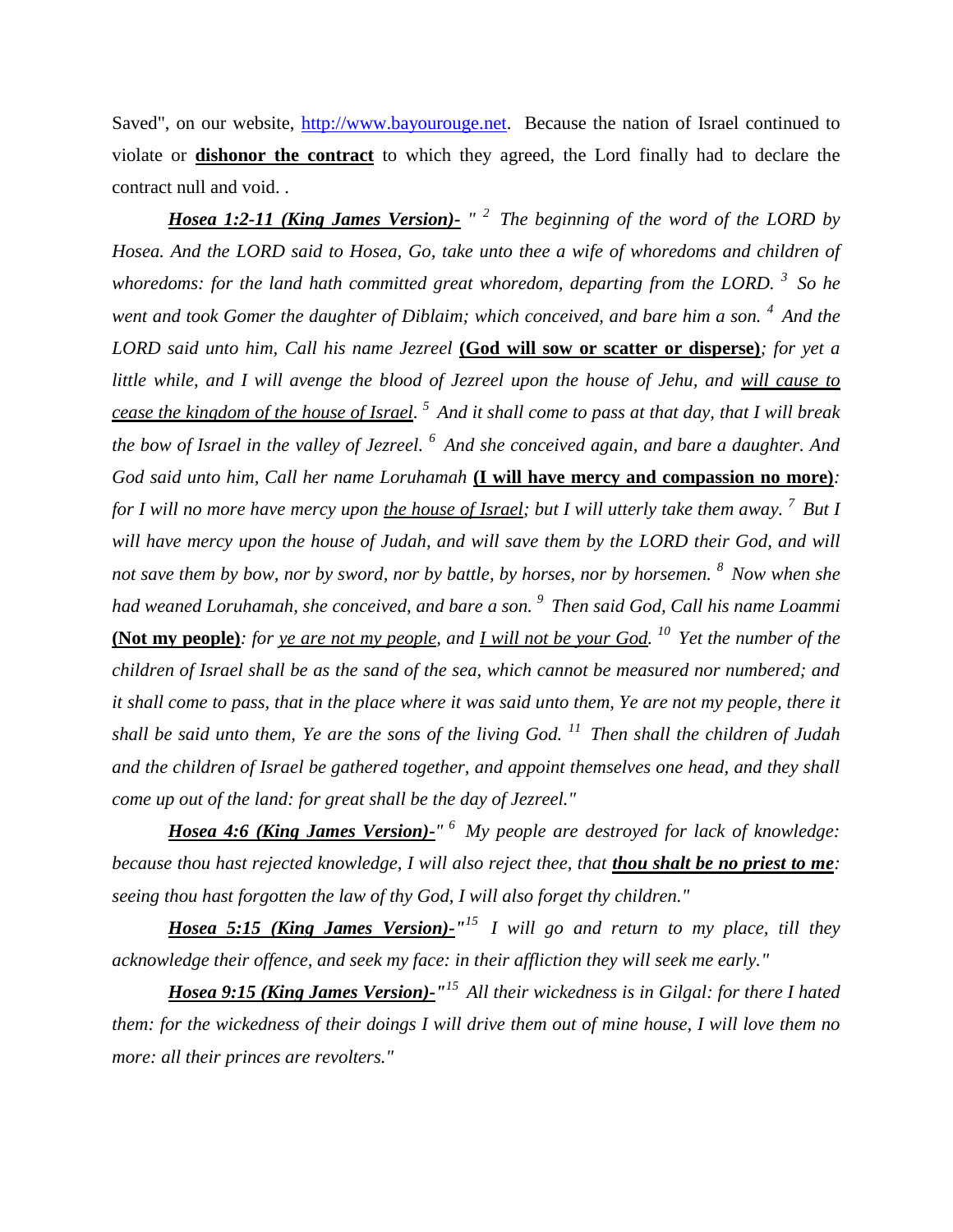Ezekiel recorded in chapter eight that one day the Lord appeared to him and said basically, "Ezekiel, come and see why I am going to do what I am about to do". *Ezekiel 8:6-18 (New American Bible-United States Conference of Catholic Bishops)- " <sup>6</sup>Son of man, he asked me, do you see what they are doing? Do you see the great abominations that the house of Israel is practicing here, so that I must depart from my sanctuary? But you shall see still greater abominations! <sup>7</sup>Then he brought me to the entrance of the court, where I saw there was a hole in the wall. <sup>8</sup>Son of man, he ordered, dig through the wall. I dug through the wall and saw a door. <sup>9</sup>Enter, he said to me, and see the abominable evils which they are doing here. <sup>10</sup>I entered and saw that all around upon the wall were pictured the figures of all kinds of creeping things and loathsome beasts (all the idols of the house of Israel). <sup>11</sup>Before these stood seventy of the elders of the house of Israel, among whom stood Jaazaniah, son of Shaphan, each of them with his censer in his hand, and the fragrance of the incense was rising upward. <sup>12</sup>Then he said to me: Do you see, son of man, what each of these elders of the house of Israel is doing in his idol room? They think: "The LORD cannot see us; the LORD has forsaken the land."* <sup>13</sup> He *continued: You shall see still greater abominations that they are practicing. <sup>14</sup>Then he brought me to the entrance of the north gate of the temple, and I saw sitting there the women who were weeping for Tammuz. <sup>15</sup>Then he said to me: Do you see this, son of man? You shall see other abominations, greater than these! <sup>16</sup>Then he brought me into the inner court of the LORD'S house, and there at the door of the LORD'S temple, between the vestibule and the altar, were about twenty-five men with their backs to the LORD'S temple and their faces toward the east; they were bowing down to the sun* (having an Ishtar sunrise service on Ishtar day)*. <sup>17</sup>Do you see, son of man? he asked me. Is it such a trivial matter for the house of Judah to do the abominable things they have done here--for they have filled the land with violence, and again and again they have provoked me--that now they must also put the branch to my nose? <sup>18</sup> Therefore I in turn will act furiously: I will not look upon them with pity nor will I show mercy." Ezekiel 8:6-18* 

*Ezekiel 9:3 (Douay-Rheims Version, New Catholic Edition - "<sup>3</sup> And the glory of the* Lord of Israel went up from the cherub, upon which he was, **to the threshold of the house**: and he called to the man that was clothed with linen, and had a writer's inkhorn at his loins." Ezekiel 9:3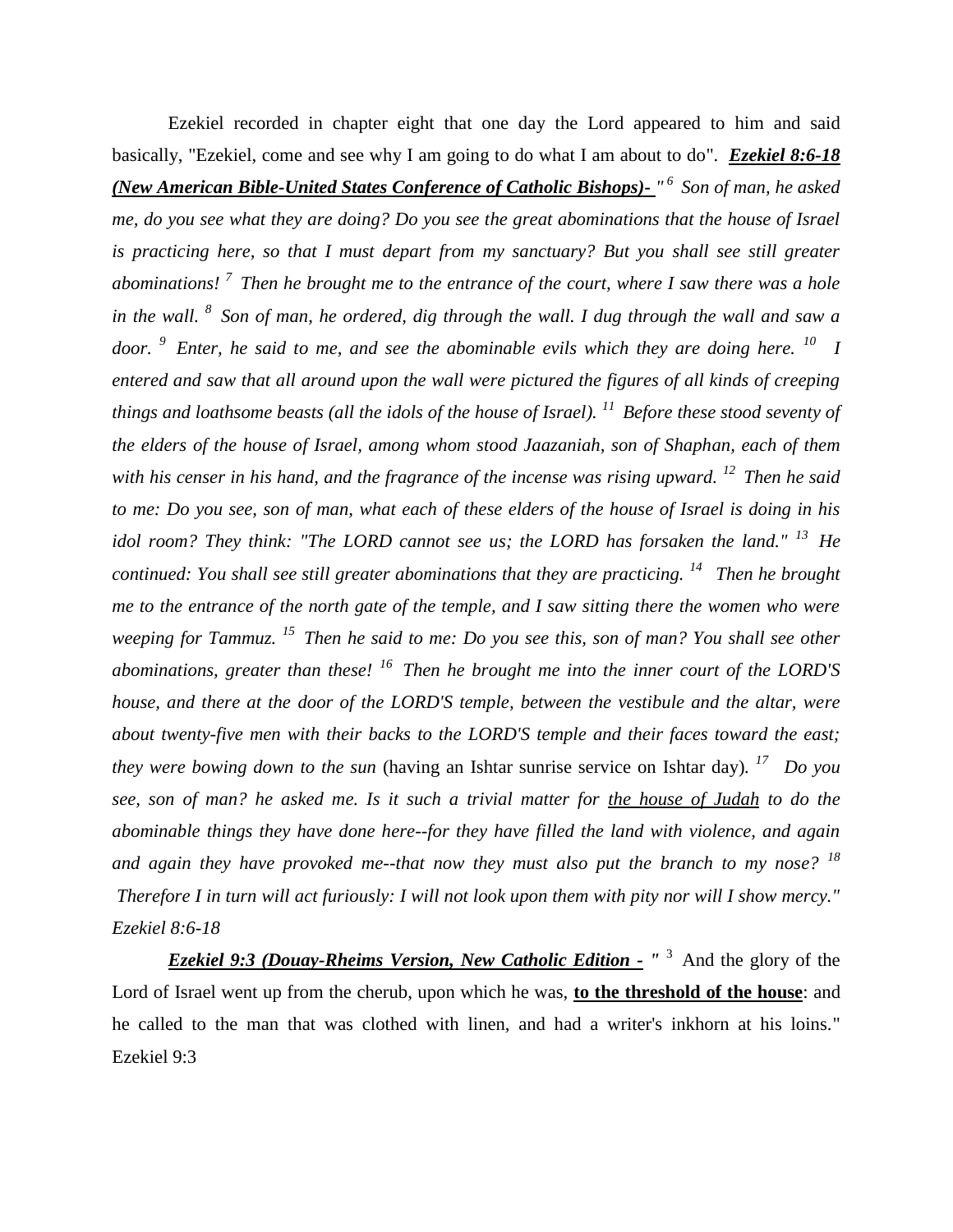**Ezekiel 10:18-19** *(New American Bible-United States Conference of Catholic Bishops)- " <sup>18</sup>And the glory of the Lord went forth from the threshold of the temple: and stood over the cherubims. <sup>19</sup>And the cherubims lifting up their wings, were raised from the earth before me: and as they went out, the wheels also followed: and it stood in the entry of the east gate of the house of the Lord: and the glory of the God of Israel was over them."*

**Ezekiel 11:22-23***(New American Bible-United States Conference of Catholic Bishops)- <sup>22</sup>And the cherubims lifted up their wings, and the wheels with them: and the glory of the God of Israel was over them. <sup>23</sup>And the glory of the Lord went up from the midst of the city, and stood over the mount that is on the east side of the city."* Please remember that it was on this same mountain that the church in Jerusalem met on the day of Pentecost and were immersed in the sevenfold power of the Holy Spirit or the glory of the Lord.

Almost all of the **New Testament**, describes (1) the life, the earthly ministry and the death of the promised Messiah and also (2) the formation and the early ministry of the future Bride of Jesus Christ, that is, **the institution** or composite of all the local, scriptural churches combined. The New Testament also contains the call, the terms of the contract, the organization, the training, the authorization, the commissioning and the empowering of another group to be His priests from the time of His earthly ministry to the time of the "Catching Up" (the Rapture). Those in that group were the third authorized agency to publish the good news of salvation to the people of this world.

The New Testament also tells us about the ministry of the restored Jewish Theocracy which will take place, sometime after that event we call "the Catching Up" (please see the valley of dry bones in Ezekiel, chapter 37). The New Testament also contains instructions sent to Jesus Christ's local, scriptural churches as well as the authorization of those saved ones (the friends of the Bridegroom) who are not a member of a local, scriptural church. *" <sup>16</sup>"I, Jesus, have sent My angel to testify to you these things in the churches. I am the Root and the Offspring of David, the Bright and Morning Star." <sup>17</sup>(1) And the Spirit and the bride say, "Come!" And (2) let him who hears say, "Come!" And (3) let him who thirsts come. Whoever desires, let him take the water of life freely." Revelation 22:16-17 (New King James Version)* 

In Revelation, chapters 21 and 22, Jesus Christ revealed to John that a New Earth would be created where the saved will live for eternity. The New Earth will be a heavenly place but it will not be the Throne Room of the Living God that now exists (Revelation 4:1-14). Please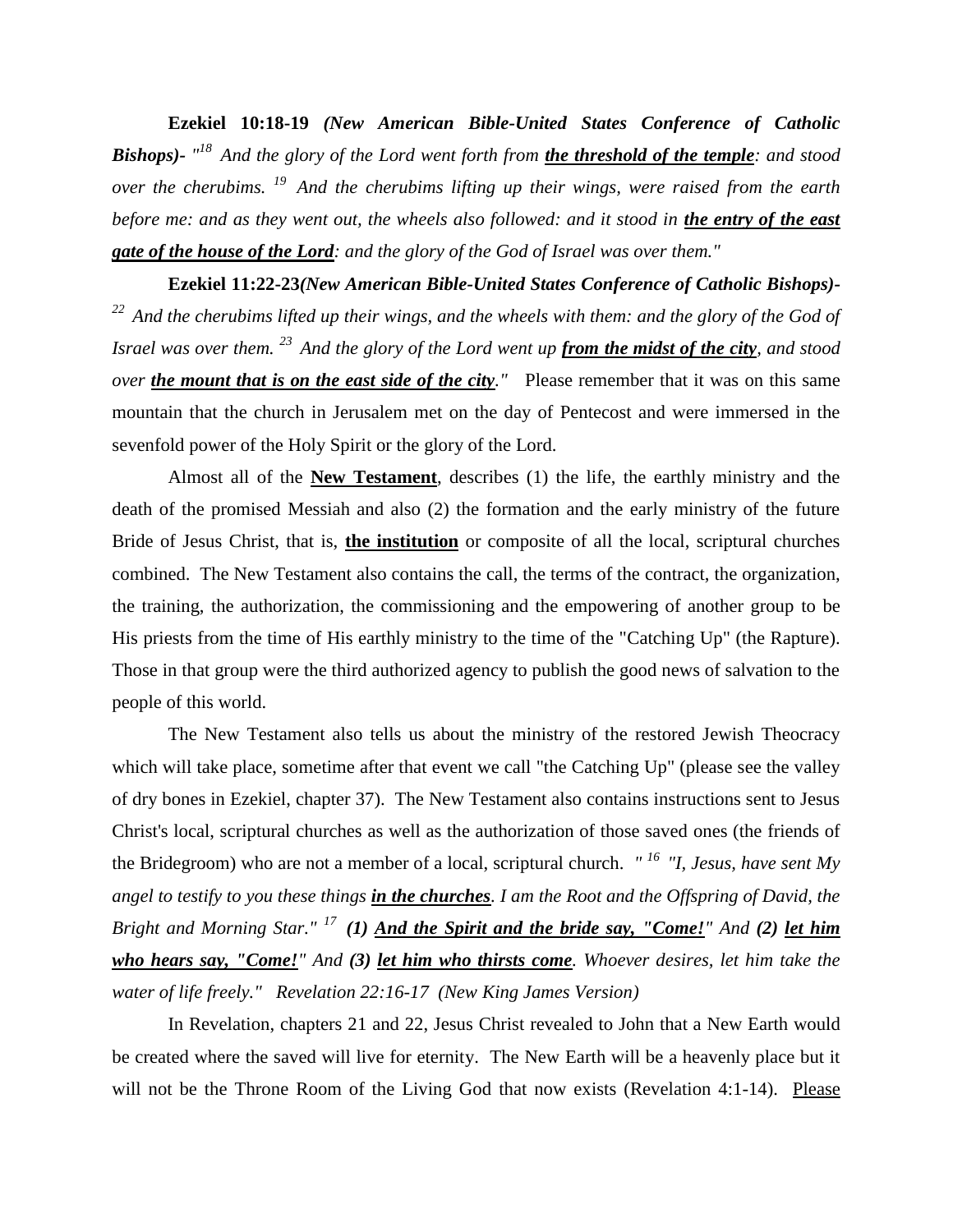remember that sin has entered the Throne Room because Satan continues to visit there in order to accuse the saved (Revelation 12:10)*,* so the Throne Room must also be destroyed as well as the οὐρανός (pronounced "oo-ran-os" in English). The Complete Word Study Dictionary tells us that the οὐρανός (pronounced "oo-ran-os" in English) is the over-arching, all-embracing canopy, beneath which is the earth and all that is therein. In this, not only do the fowl of the air fly [\(Matt.](http://www.crossbooks.com/verse.asp?ref=Mt+6%3A26)  [6:26\)](http://www.crossbooks.com/verse.asp?ref=Mt+6%3A26), but the clouds are suspended [\(Matt. 24:30;](http://www.crossbooks.com/verse.asp?ref=Mt+24%3A30) [26:64\)](http://www.crossbooks.com/verse.asp?ref=Mt+26%3A64) and the rain is formed [\(James 5:18\)](http://www.crossbooks.com/verse.asp?ref=Jas+5%3A18). Also the sun, moon and stars are placed in the same celestial expanse [\(Mark 13:25\)](http://www.crossbooks.com/verse.asp?ref=Mk+13%3A25).

Where will the saved who are "caught up" go after that event that most people call "the Rapture"? The answer is, the Third Heaven. The saved will only be in the Third Heaven, the Throne Room of the Living God, during the seven years of the Great Tribulation. There are two notable events those who are "caught up" will attend. First we will appear before the Bama Seat or the Reward Seat and we will find out what rewards (if any) we will receive. Then, sometime during the seven years, we will attend the Marriage Supper of the Lamb as either part of the Bride of Christ or as a wedding guest like John the Baptist will be.

Then the saved will come back with Jesus Christ to live on a reconstructed earth during Jesus Christ's Millennial reign. About 1,000 years later, (a) the present Throne Room of God and (b) the οὐρανός (pronounced "oo-ran-os" in English) will be destroyed by fire. Peter, described the destruction in 2nd Peter 3:8-15, *" <sup>8</sup>But there is one thing, dear friends, which you must not forget. With the Lord one day resembles a thousand years and a thousand years resemble one day. <sup>9</sup>The Lord is not slow in fulfilling His promise, in the sense in which some men speak of slowness. But He bears patiently with you, His desire being that no one should perish but that all should come to repentance. <sup>10</sup>The day of the Lord will come like a thief—it will be a day on which the heavens will pass away with a rushing noise, the elements be destroyed in the fierce heat, and the earth and all the works of man be utterly burnt up. <sup>11</sup>Since all these things are thus pre-destined to dissolution, what sort of men ought you to be found to be in all holy living and godly conduct, <sup>12</sup>eagerly looking forward to the coming of the day of God, by reason of which the heavens, all ablaze, will be destroyed, and the elements will melt in the fierce heat? <sup>13</sup>But in accordance with His promise we are expecting new heavens and a new earth, in which righteousness will dwell. <sup>14</sup>Therefore, dear friends, since you have these expectations, earnestly seek to be found in His presence, free from blemish or reproach, in*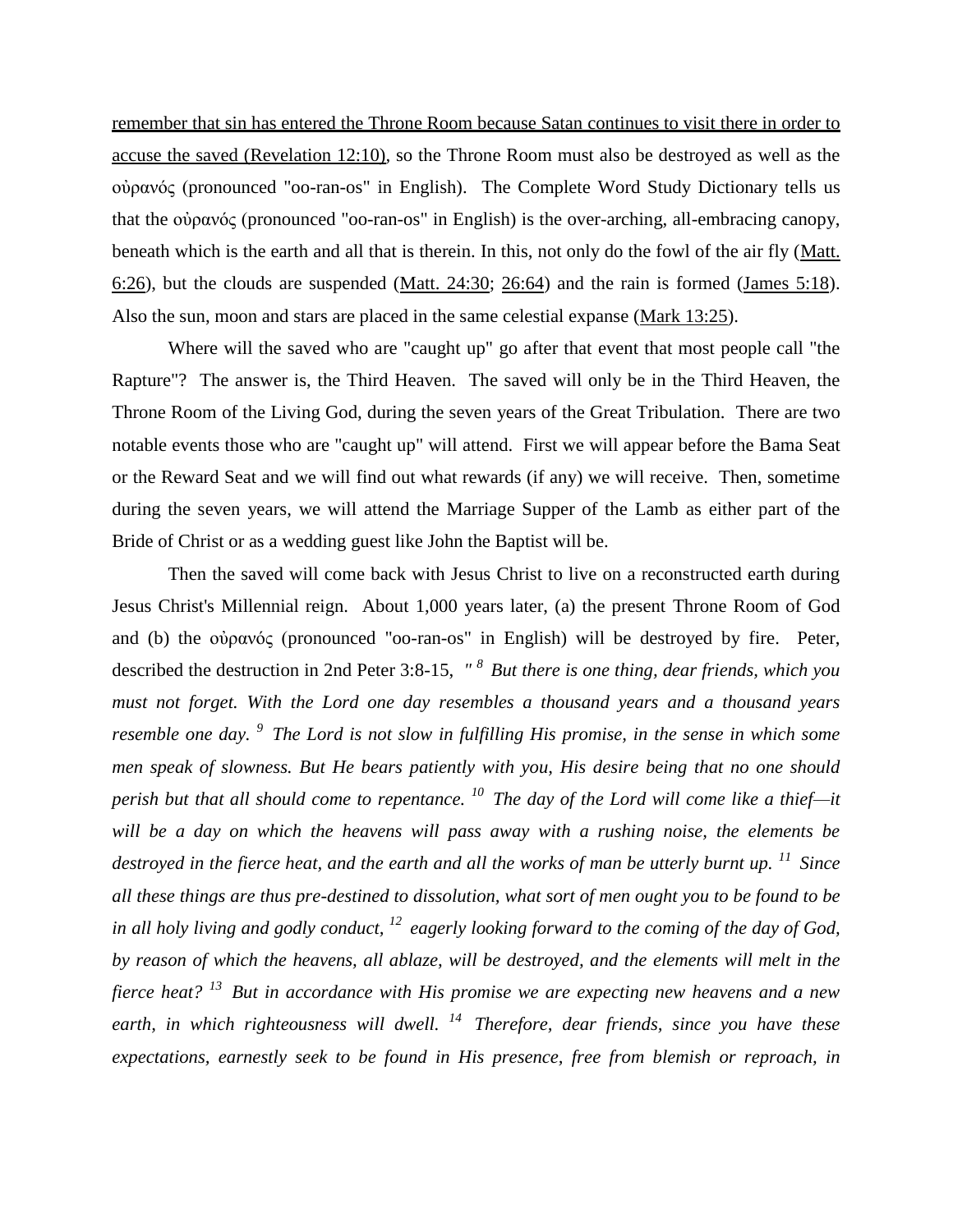*peace. <sup>15</sup>And always regard the patient forbearance of our Lord as salvation, as our dear brother Paul also has written to you in virtue of the wisdom granted to him."* 

The wedding guests will find themselves witnesses at the White Throne Judgment and the members of Christ's Bride will find themselves judges at the White Throne Judgment*.* Paul wrote to **the members of Christ's local, scriptural, New Testament churches** and admonished, *" <sup>1</sup>Is anyone of you who has a case against another daring to be going to law before those who are unrighteous and not before the saints? Or, do you not all know that the saints shall judge the world system? And in view of the fact that the world system is being judged by you, are you those who are unfit to sit on the tribunal of a judge where trifling affairs are judged? Do you not know that we shall sit in judgment upon angels, to say nothing at all of judging the affairs of this life? Therefore, if you may be having courts, those who are least esteemed and of the most humble station in the local assembly, seat these on the judge's bench. I am saying this to you with a view to arousing your sense of shame. Is it thus, that you do not have one among you who is wise, who will be able to arbitrate between brother and brother? But brother goes to law with brother, and this before unbelievers. Nay! It is already a total defeat for you, having lawsuits with one another. Why do you not permit yourselves rather to be wronged? Why do you not permit yourselves rather to be defrauded? But, as for yourselves, you are committing wrong, and you are defrauding, and doing this to brethren. Or do you not know that unrighteous individuals will not inherit God's kingdom? Stop being deceived; neither fornicators nor idolaters nor adulterers nor those who are of a voluptuous nature, given to the gratification of sensual, immoral appetites, neither men who are guilty of sexual intercourse with members of their own sex, nor thieves, nor those who are always greedy to have more than they possess, nor drunkards, nor revilers, nor extortioners, shall inherit God's kingdom. And these things you were, certain ones of you. But you bathed yourselves clean, but you were set apart for God, but you were made righteous in the Name of the Lord Jesus and by the Spirit of our God." 1 Corinthians 6:1-11 (Wuest New Testament: An Expanded Translation)*

God's kingdom that is referred to in 1 Corinthians 6:1-11 (printed above) is **not** the Family of God (the Kingdom of the Saved) but rather, to the institution or composite of all the local, scriptural churches combined. **How do we know?** Because it is still possible for fornicators, idolaters, adulterers, those who are of a voluptuous nature, those who are given to the gratification of sensual, immoral appetites, men who are guilty of sexual intercourse with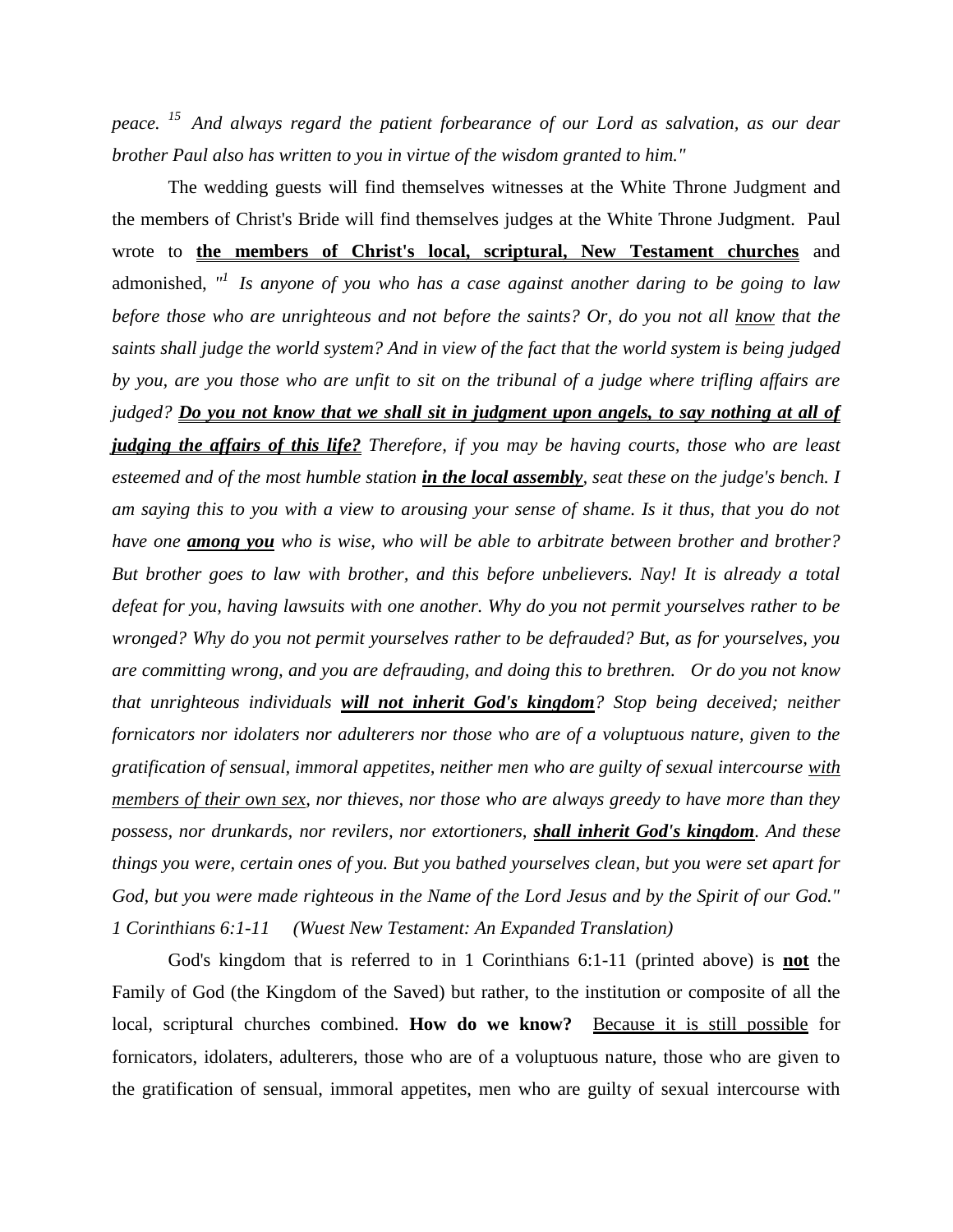members of their own sex, thieves, those who are always greedy to have more than they possess, drunkards, revilers, or extortionist to become members of the Family of God if they repent of their sins and ask Jesus Christ to pay their sin debt.

 After the White Throne Judgment, the Lord will create a new over-arching, allembracing οὐρανός (pronounced "oo-ran-os" in English). Beneath that new over-arching, allembracing canopy will be the New Earth and all that will be therein. It is only after the creation of the New Earth that the **unoccupied** Holy City Jerusalem will come down just as Jesus Christ had promised the members of His local, scriptural, New Testament churches He would prepare for them. Jesus Christ gave this promise to His disciples while they were still in the upper room the night He was arrested. Please note that Jesus Christ knew what was about to happen but He did not invite the disciples of John the Baptist to be in the upper room with His disciples even though they were saved just as His disciples were saved! WHY? **No**, we do not intend to explain why because you should be able to figure that out for yourself through the leadership of the Holy Spirit!!! ASK HIM!!!

*" <sup>1</sup>"Don't be troubled. Believe in God, and believe in me. <sup>2</sup>My Father's house has many rooms. If that were not true, would I have told you that I'm going to prepare a place for you? <sup>3</sup>If I go to prepare a place for you, I will come again. Then I will bring you into my presence so that you will be where I am." John 14:1-3 (God's Word Translation)*

*" <sup>22</sup>After this Jesus and His disciples went into Judaea; and there He made a stay in company with them and baptized. <sup>23</sup>And John too was baptizing at Aenon, near Salim, because there were many pools of water there; and people came and received baptism. <sup>24</sup>(For John was not yet in prison.) <sup>25</sup>As the result, a discussion having arisen on the part of John's disciples with a Jew about purification, <sup>26</sup>they came to John and reported to him, "Rabbi, he who was with you on the other side of the Jordan and to whom you bore testimony is now baptizing, and great numbers of people are resorting to him." <sup>27</sup>"A man cannot obtain anything," replied John, "unless it has been granted to him from Heaven. <sup>28</sup>You yourselves can bear witness to my having said, 'I am not the Christ,' but 'I am His appointed forerunner.' <sup>29</sup>He who has the bride is the bridegroom; and the bridegroom's friend who stands by his side and listens to him, rejoices heartily on account of the bridegroom's happiness. Therefore this joy of mine is now complete." John 3:22-29 (Weymouth New Testament)*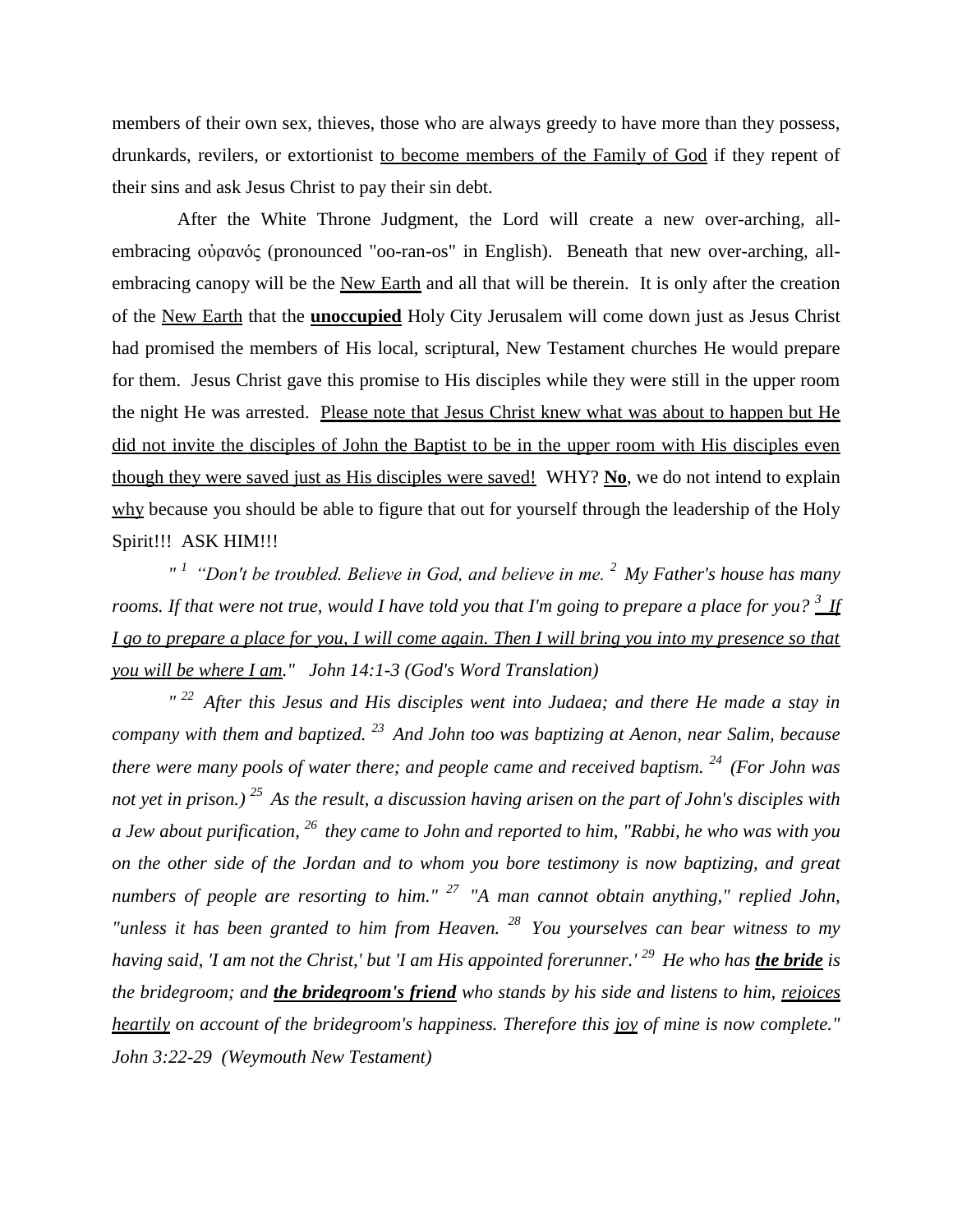The Holy City Jerusalem will be where the Bride of Christ will live with Jesus Christ for eternity, surrounded by the other nations of saved people mentioned in the latter part of Revelation, chapter 21. Also, please note that the Bible teaches that the Holy City Jerusalem will have streets of gold. The Bible does not teach that there will be streets of gold outside the Holy City Jerusalem. *" <sup>1</sup>Then I saw "a new heaven and a new earth," for the first heaven and the first earth had passed away, and there was no longer any sea. <sup>2</sup>I saw the Holy City, the new Jerusalem, coming down out of heaven from God, prepared as a bride beautifully dressed for her husband. <sup>3</sup>And I heard a loud voice from the throne saying, "Look! God's dwelling place is now among the people, and he will dwell with them. They will be his people, and God himself will be with them and be their God. <sup>4</sup>'He will wipe every tear from their eyes. There will be no more death' or mourning or crying or pain, for the old order of things has passed away." <sup>5</sup>He who was seated on the throne said, "I am making everything new!" Then he said, "Write this down, for these words are trustworthy and true." <sup>6</sup>He said to me: "It is done. I am the Alpha and the Omega, the Beginning and the End. To the thirsty I will give water without cost from the spring of the water of life. <sup>7</sup>Those who are victorious will inherit all this, and I will be their God and they will be my children. <sup>8</sup>But the cowardly, the unbelieving, the vile, the murderers, the sexually immoral, those who practice magic arts, the idolaters and all liars—they will be consigned to the fiery lake of burning sulfur. This is the second death." Revelation 21:1-8 (New International Version)*

*" <sup>21</sup>And the twelve gates are twelve pearls, each of the gates is a single pearl, and the street of the city is pure gold, transparent as glass. <sup>22</sup>I saw no temple in the city, for its temple is the Lord God the Almighty and the Lamb. <sup>23</sup>And the city has no need of sun or moon to shine on it, for the glory of God is its light, and its lamp is the Lamb. <sup>24</sup>The nations will walk by its light, and the kings of the earth will bring their glory into it. <sup>25</sup>Its gates will never be shut by day—and there will be no night there. <sup>26</sup>People will bring into it the glory and the honor of the nations. <sup>27</sup>But nothing unclean will enter it, nor anyone who practices abomination or falsehood, but only those who are written in the Lamb's book of life." Revelation 21:21-27 (New Revised Standard Version)*

*" <sup>4</sup>For whatever things were written before were written for our learning, that we through the patience and comfort of the Scriptures might have hope." Romans 15:4 (New King James Version)*